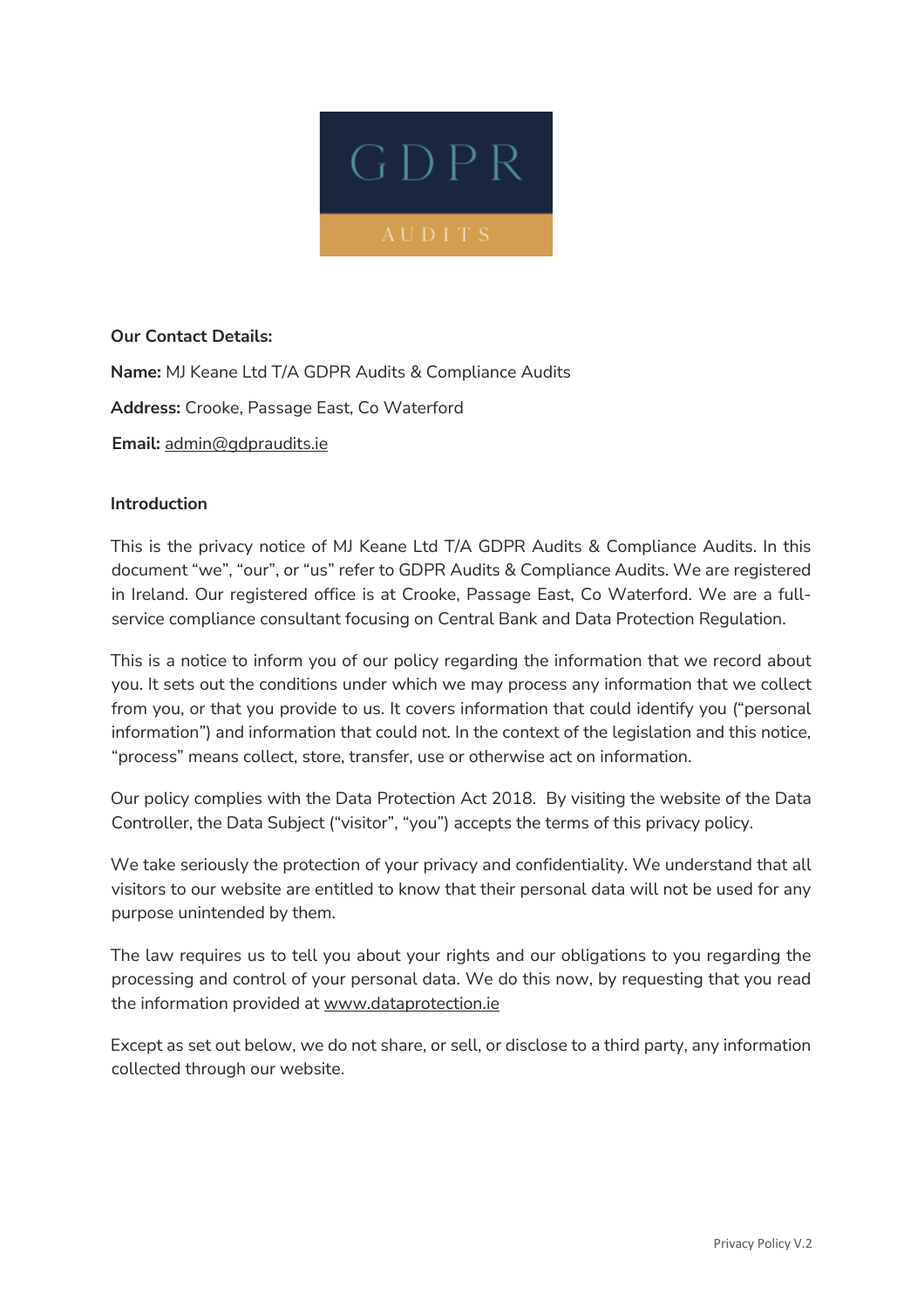## **Purpose for processing your data**

Personal data refers to any information relating to an identified or identifiable natural person (Data Subject). An identifiable natural person is one who can be identified, directly or indirectly, in particular, in reference to an identifier such as a name, an identification number, location data, an online identifier or to one or more factors specific to the physical, physiological, genetic, mental, economic, cultural, or social identity of that natural person.

The type of personal data that we may process about you will depend on the service that you require from us.

MJ Keane Ltd maintains the same privacy practices with respect to data that is collected offline and on-line, and this notice also covers both those methods of data collection and use. MJ Keane Ltd complies with EU General Data Protection Directive (GDPR) for the collection, use, and retention of all personal data.

# **Accuracy of your personal data**

Please keep us up to date with any changes to your personal data, this allows us to ensure that your personal data is kept accurate and up to date.

## **Personal information we collect about you;**

We currently collect and process the following information:

- Personal identifiers, contacts and characteristics (for example, name, address, email and contact number)
- Payment information: financial information such as bank account or credit card information in order to facilitate the processing of payments
- Any information provided to us on your behalf to allow us to carry out our service to you
- Zoom recordings if required for the purpose of our audits
- Should you apply to work at GDPR Audits, we collect personal information from you such as;
	- o Name
	- o Contact Details
	- o CV's education and employment history

We ask that you do not provide any sensitive personal data (eg gender, height, weight, medical information, religion, philosophical or political beliefs, financial data) in job applications

We ask you to provide only the information that is necessary to submit a query to our website on our services.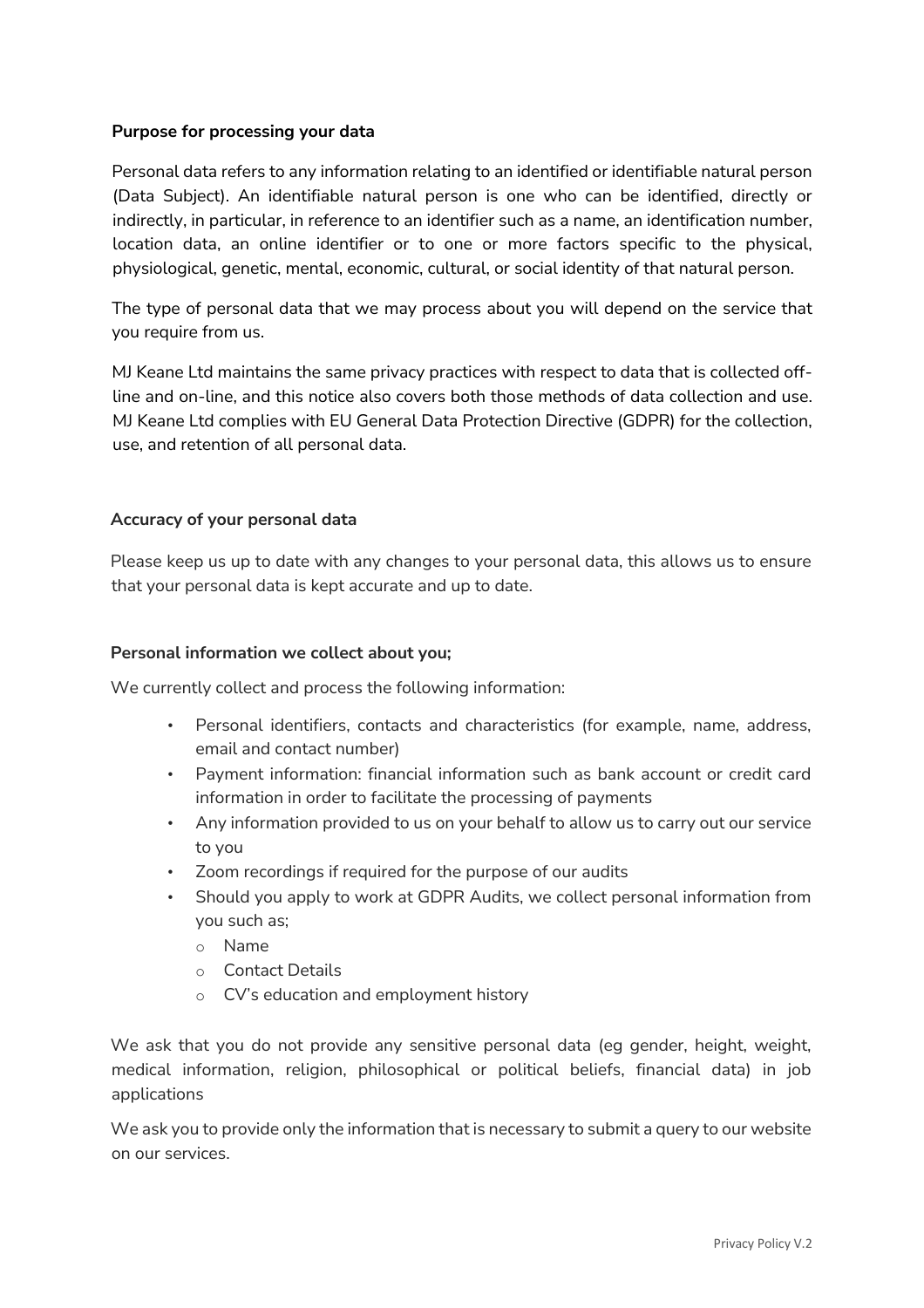We do not collect special categories of personal data about you unless you have asked us to do so in the context of the service we provide to you.

Special categories of personal data are as follows:

Racial origins, ethnicity, religious or philosophical beliefs, sex life, sexual orientation, political opinions, trade union membership, information about your health and genetic or biometric data, criminal convictions or offences

# **Website**

MJ Keane Ltd may collect domain information from your visit to customise and improve your experience on our website. This website may collect certain information from your visit, including the date and time of your access, the pages you have accessed, the name of the Internet Service Provider and the Internet Protocol (IP) address by which you are accessing the Internet, and the internet address from which you linked to our site, if applicable. We use this information to better understand how our website is being used so that we can improve its performance. Please see our cookies policy for more information on how this works.

We also use third party plug ins, by accessing these sites from our website you are providing information to them about your visit. These third-party entities have their own privacy policies which you should read and understand.

### **How we get the information and why we have it**

### **Direct interactions**

You may provide us with your personal information when you;

- Fill in the query form on our website
- Book a discover call via our website
- Correspond with us via email, phone or otherwise
- Meet with us on a one-to-one and provide us with your business card, for example.
- Send your cv to us in order to apply for work

Most of the personal information we process is provided to us directly by you, however we may also receive personal information indirectly, from the following sources in the following scenarios:

Facebook, Linkedin, Twitter, google

From visiting these pages, or interacting with us, you are passing information on to us via the above platforms, these are known as cookies. This type of information is technical data about your computer equipment, browsing actions and preferences.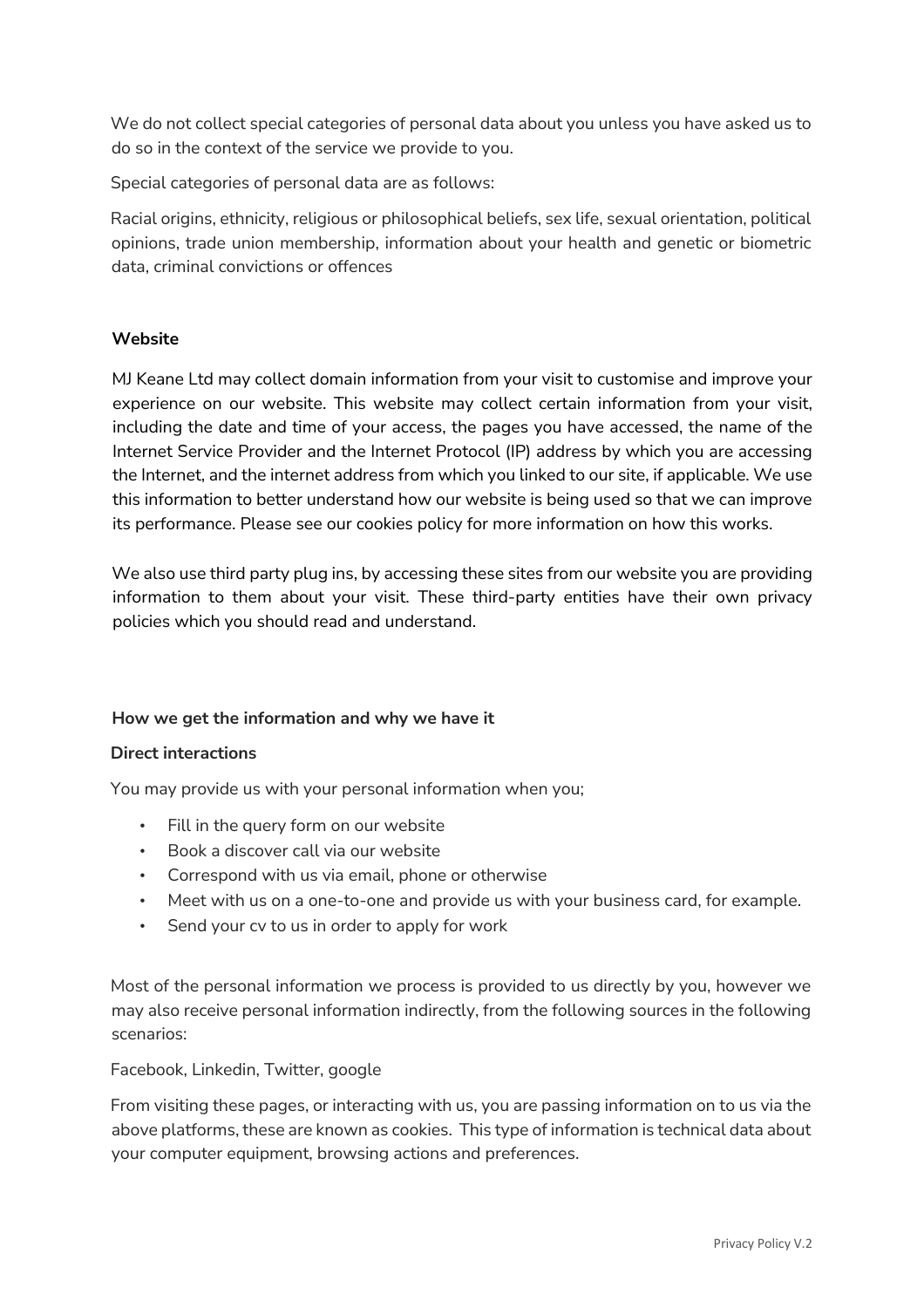We also may have access to your publicly available details from these sources.

## **How are we processing your data? Our legal basis.**

We are required to determine the legal basis for which we process different categories of your personal information, and to notify you of the basis for each category.

Most of the personal information we process is provided to us directly by you for one of the following reasons:

### **Information we process because we have a contractual obligation with you.**

In order to carry out our obligations under that contract we must process the information you give us. Some of this information may be personal information.

We may use it in order to:

- Setting up your account as a client with us
- Liaising with you
- provide you with our services
- provide you with suggestions and advice on products, services and how to obtain the most from using our website
- Processing and ensuring payment of invoices

We process this information on the basis there is a contract between us, or that you have requested we use the information before we enter into a legal contract

Additionally, we may aggregate this information in a general way and use it to provide class information, for example to monitor our performance with respect to a particular service we provide. If we use it for this purpose, you as an individual will not be personally identifiable.

We may share this information with third parties in order to process the purchasing transaction of our services. These companies must also adhere to the same data protection legislation.

We shall continue to process this information until the contract between us ends or is terminated by either party under the terms of the contract.

### **Information we process for the purposes of legitimate interests**

We may process information on the basis there is a legitimate interest, either to you or to us, of doing so.

Where we process your information on this basis, we do so after having given careful consideration to:

• whether the same objective could be achieved through other means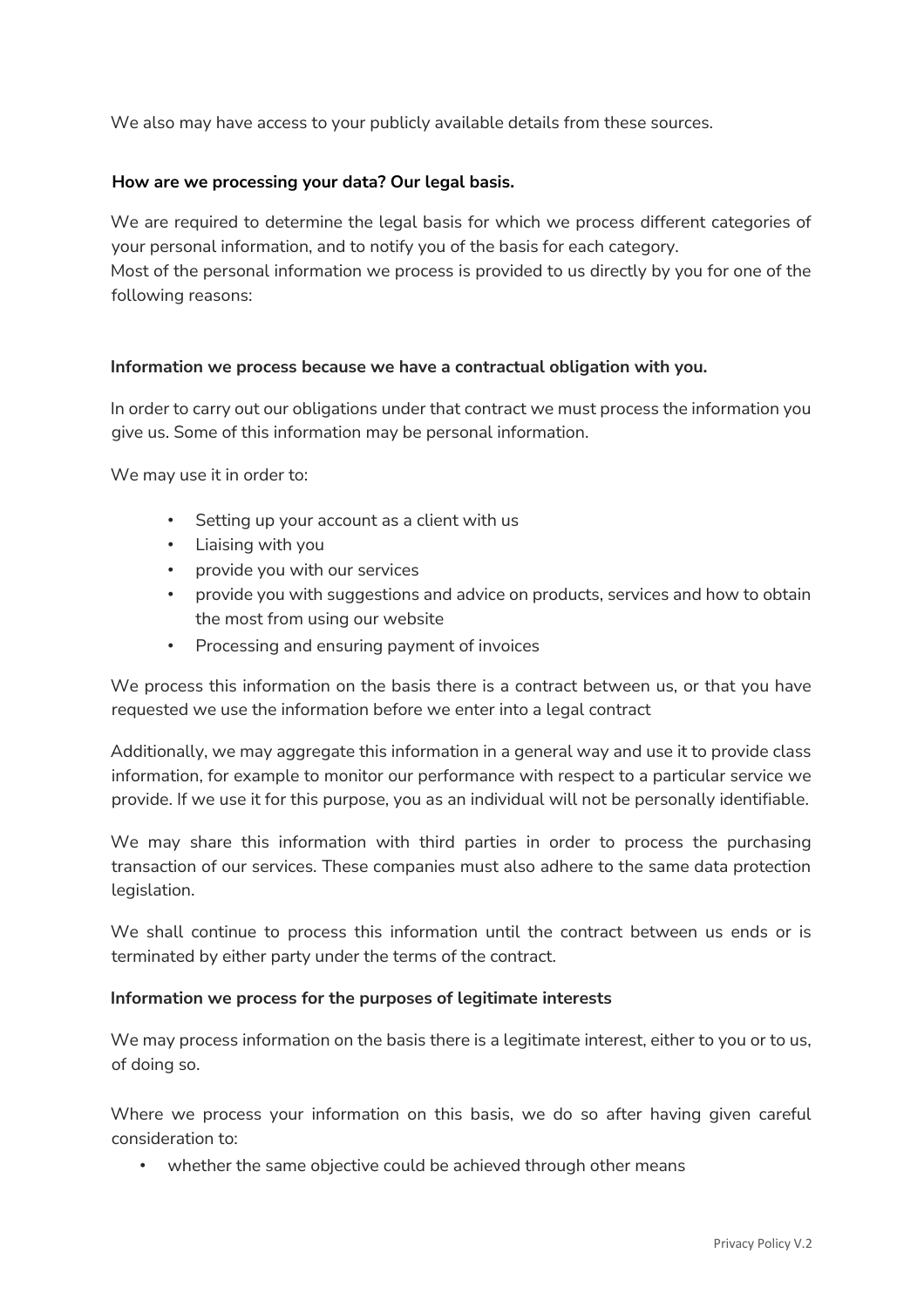- whether processing (or not processing) might cause you harm
- whether you would expect us to process your data, and whether you would consider it reasonable to do so

For example, we may process your data on this basis for the purpose of;

- necessary administration of our business for example, creating your client account
- responding to unsolicited communication from you which we believe you would expect a response
- Processing payments and invoices
- preparing for a job interview with you

#### **Information we process because we have your consent**

Through certain actions when otherwise there is no contractual relationship between us, such as when you browse our website or ask us to provide with more information about our business, including job opportunities, our products and services, you provide your consent to us to process information that may be personal information

Wherever possible, we aim to obtain your explicit consent to process this information, for example by asking you to agree to our use of cookies.

Sometimes you might give your consent implicitly, such as when you send us a message by email to which you would reasonably expect us to reply

You may also consent to have your data used in order to receive information such as our newsletter, if available.

Except where you have consented to our use of your information for a specific purpose, we do not use your information in any way that would identify you personally.

We continue to process your information on this basis until you withdraw your consent, or it can be reasonably assumed that your consent no longer exists.

You may withdraw your consent at any time by instructing us at admin@gdpraudits.ie

### **Information we process because we have a legal obligation**

We may be required to give information to legal authorities if they so request and subject to the correct authorisation

We may share your personal data with selected business associates, suppliers and contractors to provide you with our services. For example, these business partners may include our web hosting provider and our IT Cloud service providers.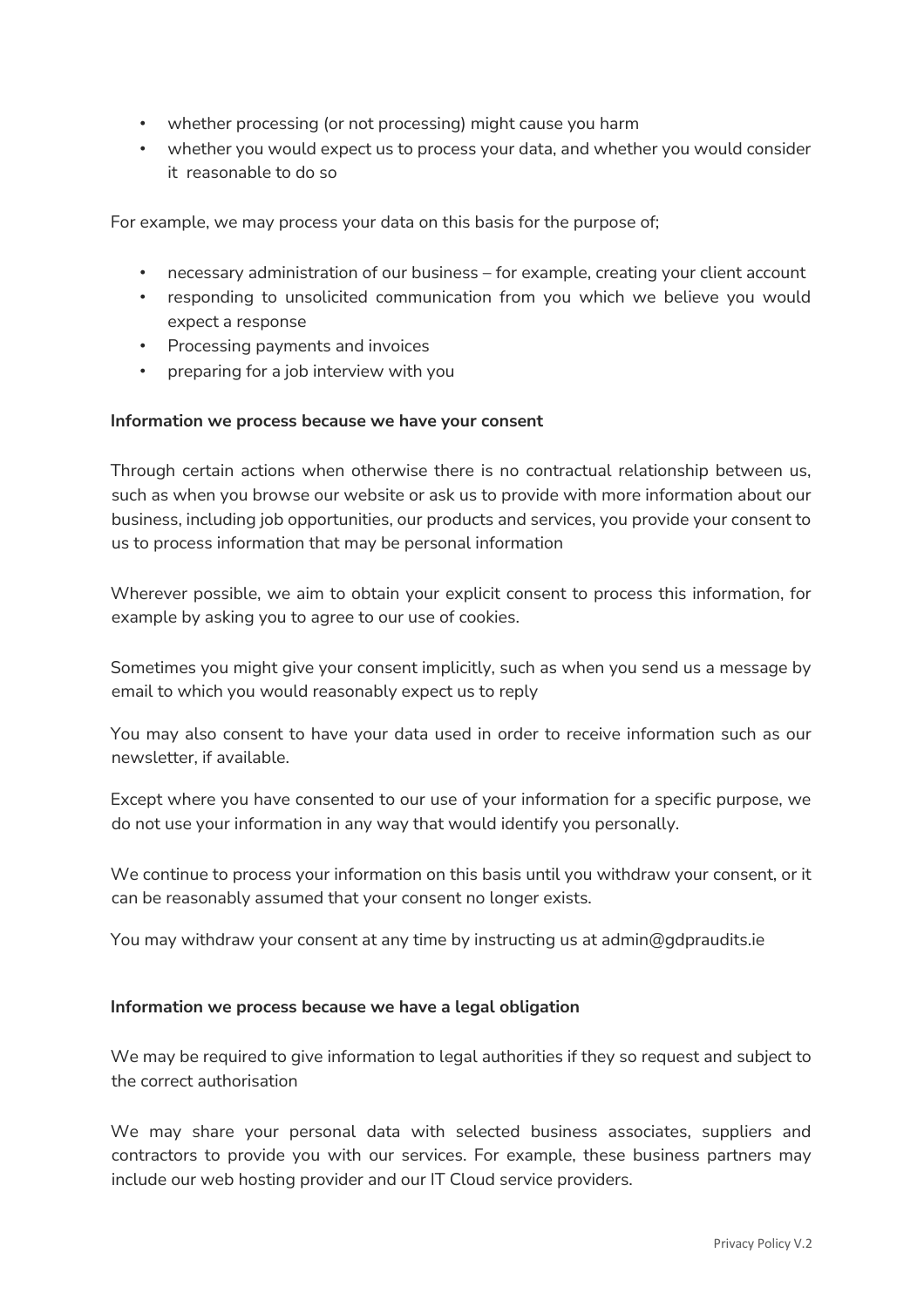In the event that we buy or sell any business or assets, it may be necessary to disclose personal data to the prospective buyer or seller

### **How long we hold your information**

We keep your information for no longer than it is required or allowed. We follow statutory legislation where required such as revenue timelines. For other timelines we ensure that we are only holding on to information for as long is necessary to carry out our work. For information on the time periods your data is held for please contact us on admin@gdpraudits.ie

# **Who we are sharing your data with:**

We may pass your personal data on to third-party service providers contracted to MJ Keane Ltd while engaging with them to provide our services. Any third parties that we may share your data with are obliged to keep your details securely, and to use them only to fulfil the service they provide on your behalf. These third-party service providers such as email marketing services, payment gateways and other payment transaction processers, have their own privacy policies in respect to the information and you may read their privacy policies so you can understand the manner in which your personal information will be handled.

We have reviewed all third parties we share your data with to ensure they are aware of their responsibilities under the GDPR. For more details on the third parties we use, please contact us on admin@gdpraudits.ie

### **Third Party Websites**

For the purposes of social media connections, we use third party links on our page to other platforms. Once you leave our website using these links, you are entering a separate platform and we have no control over how your data is handled.

## **Data Transfers**

In some circumstances it may be necessary for us to transfer your data outside the European Economic Area (EEA). We will only transfer data to receivers that are in countries approved by the EU Commission, or where there are the appropriate safeguards in place to protect your personal data. For further information on these appropriate safeguards, please email admin@gdpraudits.ie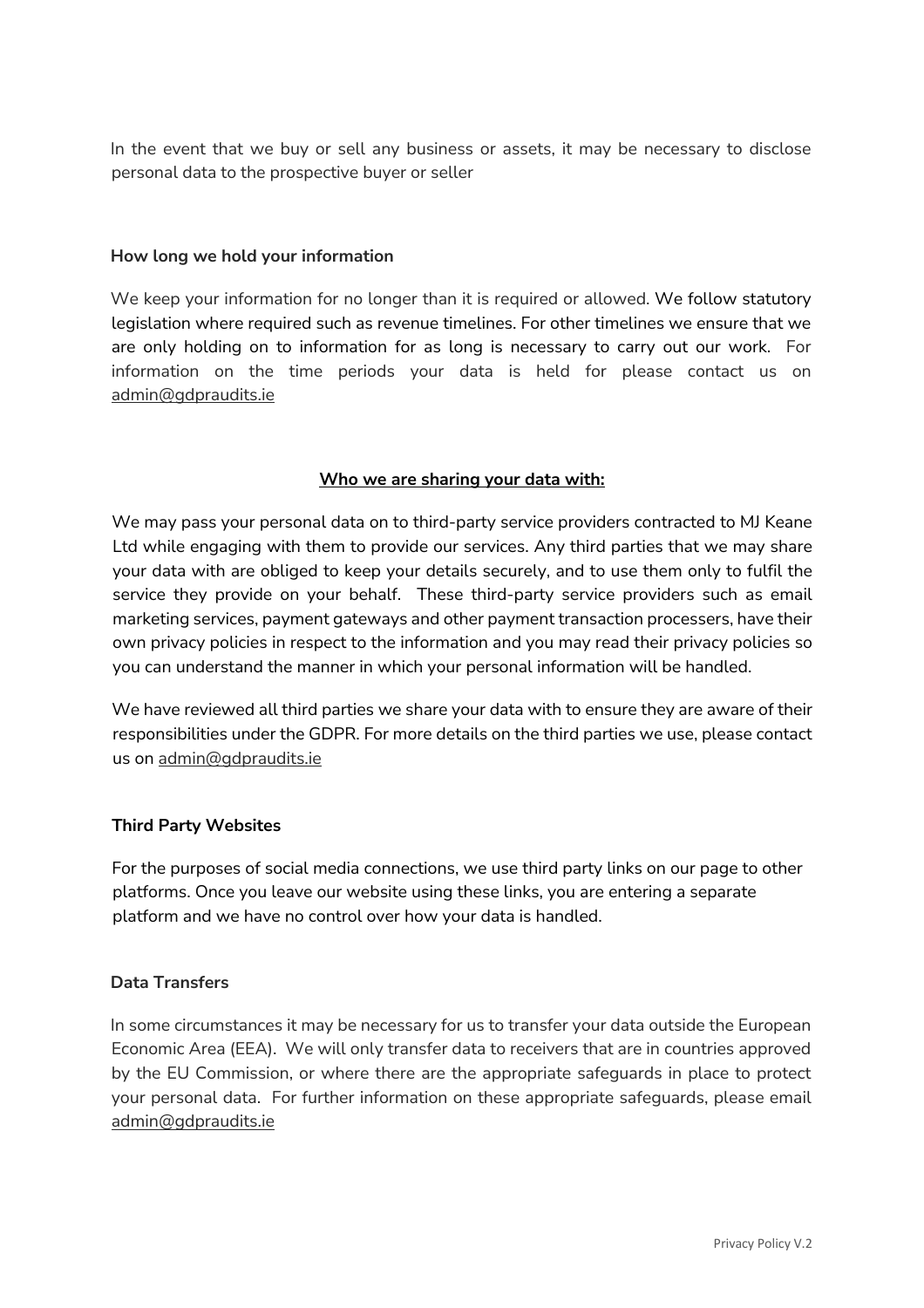# **Security**

There are appropriate security measures in place to protect your data in the event of being accidentally lost or accessed without authorisation including

- Your data is also limited to only the necessary parties that need to process your data for business purposes.
- Using secure sockets layer (SSL) software to encrypt any payment transactions you make on or via our website which are set by standards set by PCI-DSS as managed by the PCI Security Standards Council.
- Using secure servers to store your information
- Verifying the identity of any individual who requests access to information prior to granting them access to information
- Using encryption to secure personal data
- Only transferring your information via closed system or encrypted data transfers\*

\*transmission of information over the internet is not entirely secure, and if you submit any information to us over the internet (whether by email, via our website or any other means), you do so entirely at your own risk.

We cannot be responsible for any costs, expenses, loss of profits, harm to reputation, damages, liabilities or any other form of loss or damage suffered by you as a result of your decision to transmit information to us by such means.

### **Your data protection rights**

Under data protection law, you have rights including:

- Your right of access You have the right to ask us for copies of your personal information
- Your right to rectification You have the right to ask us to rectify information you think is inaccurate. You also have the right to ask us to complete information you think is incomplete.
- Your right to erasure You have the right to ask us to erase your personal information in certain circumstances
- Your right to object You have the right to ask us to stop processing your personal data for profiling or direct marketing
- Your right to restriction of processing You have the right to object to the processing of your personal data in certain circumstances
- Your right to data portability You have the right to ask that we transfer the information you gave us to another organisation, or to you, in certain circumstances.

You are not required to pay any charge for exercising your rights. If you make a request, we have one month to respond to you.